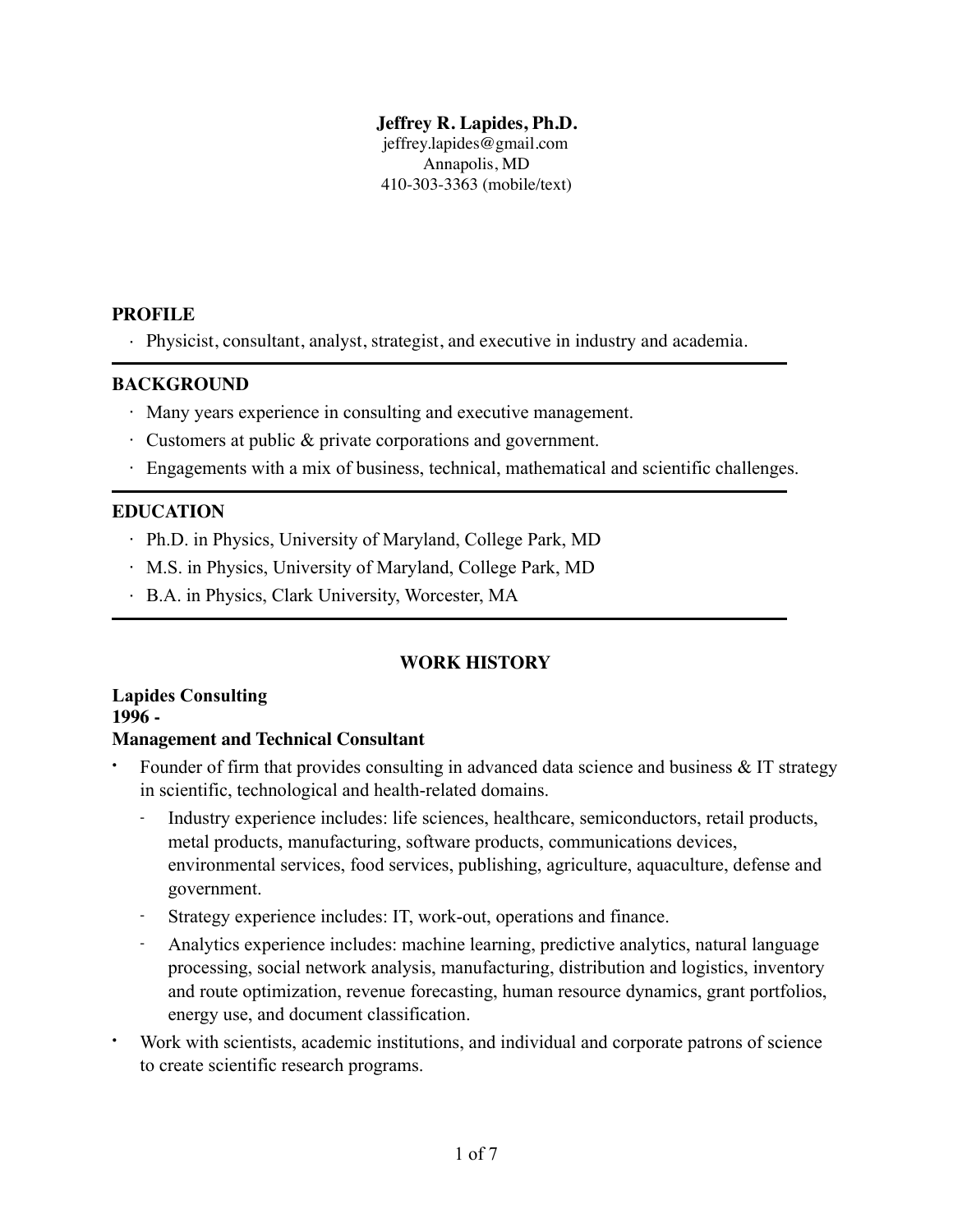### **University of Md, College Park 2009 - 2011 Director of Corporate and Foundation Relations**

Arranged private financing for faculty in advanced research in science and engineering.

- · Worked with and mentored scientists from numerous fields to position their work for private corporate or foundation funding including: quantum computing, lab-on-a-chip technology, infrared astronomy, spintronics, enzymology, nanotechnology, genomics, bioinformatics, public health, Earth remote sensing and medical imaging.
- · Negotiated research relationship between Canon corporation and UMD's bioengineering department to develop an automated pathogen detection system for human blood.
- · Developed relationships with geospatial satellite companies to support research in infectious disease identification from space.
- · Conducted multiple internal research competitions involving dozens of researchers from all fields. Results were used to identify key researchers for new corporate and foundation relationships, especially the Keck Foundation.
- · Mentored researcher who developed injectable MRI probes. Helped him introduce ideas to leading medical imaging companies.

#### **Essex Corporation (acquired by Northrop - Grumman) 1989 - 1996 Vice President**

Key member of executive team. Formulated strategy and financings for this optical technology R&D firm mainly doing business with the U.S. Department of Defense. Developed research collaborations with industry and academia in photonic image processing applications for MRI and microscopy.

- · Worked with science staff to identify commercial opportunities for company's synthetic aperture radar technology. Helped them understand its value for magnetic resonance imaging and a new form of microscopy called synthetic aperture microscopy (google: lapides synthetic aperture microcopy).
- · Authored, prosecuted and secured several U.S. patents for company's imaging technologies.
- · Built relationships with major academic research institutions and international industrial firms to further research and development of this imaging technology.
- · Worked with senior executive staff to define strategies for debt restructuring and equity financing and assisted in securing capital.

## **Allegheny Beverage Corporation (Acquired in management buyout) 1982 - 1989**

## **Executive VP, CIO and other positions**

Led this \$1.2 billion, 20,000 person services and manufacturing firm during a financially challenging period which included complex M&A and financing activities. As CIO, modernized IT in four divisions. Began as management trainee (nepotism helped).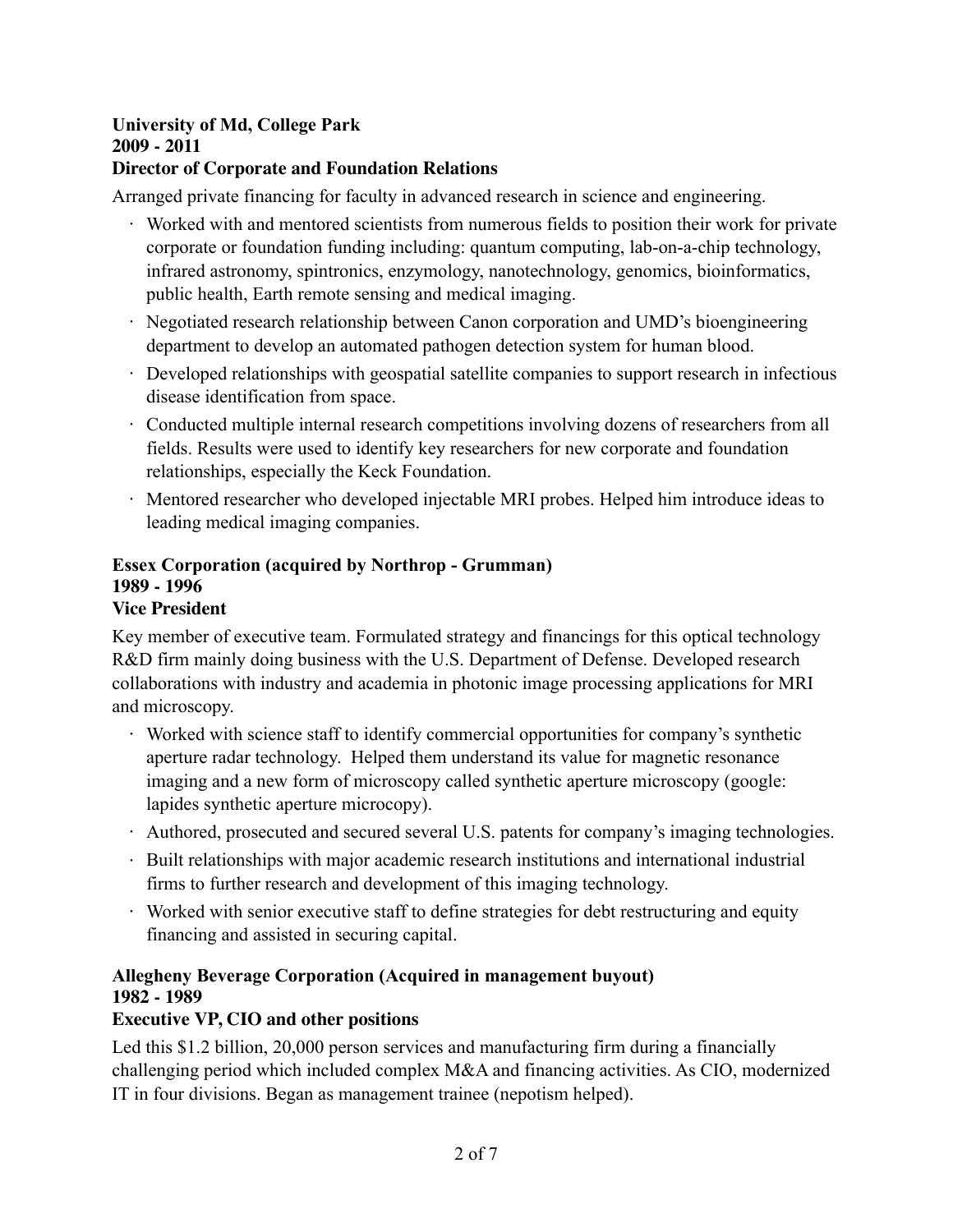- · Managed corporate turnaround through severe cash crisis, avoiding insolvency, bankruptcy and improving cash flow by \$50 million.
- · Ran divestiture M&A activities resulting in \$750 million in transactions over about two years.
- · Managed \$80 million going private transaction.
- · Reduced corporate bureaucracy of 200 to 40 in nine months while maintaining control of the company's core financial systems.
- · Introduced and implemented advanced analytics into operations, solving numerous problems involving plant efficiency, vehicle routing, and material management and distribution, forecasting and budgeting.

# **NIH - Nat'l Institute of Diabetes, Digestive and Kidney Diseases, Lab for Chemical Physics 1981-1982**

## **Staff Fellow**

Conducted research on the physics of cell membranes using laser Raman spectroscopy.

- · Measured effects of membrane components on the stability of lipid bilayers to elucidate how substances such as nutrients, toxins or medicines cross the biological cell surface
- · (google: lapides ira levin).

## **NASA - Goddard Space Flight Center 1976-1981**

## **Research Assistant**

Conducted research on the physics of solar flares and planet formation using gamma-ray and x-ray spectroscopy and neutron transport theory.

- · Ph.D. thesis on the remote measurement of planet and comet asteroid composition using cosmic ray induced gamma-ray detection.
- · Cited by scientists publishing on the Mars Odyssey mission (google: lapides gamma ray).
- · Solar flare research studied gamma-ray producing nuclear reactions involving Carbon and Oxygen for use in solar flare temperature measurement.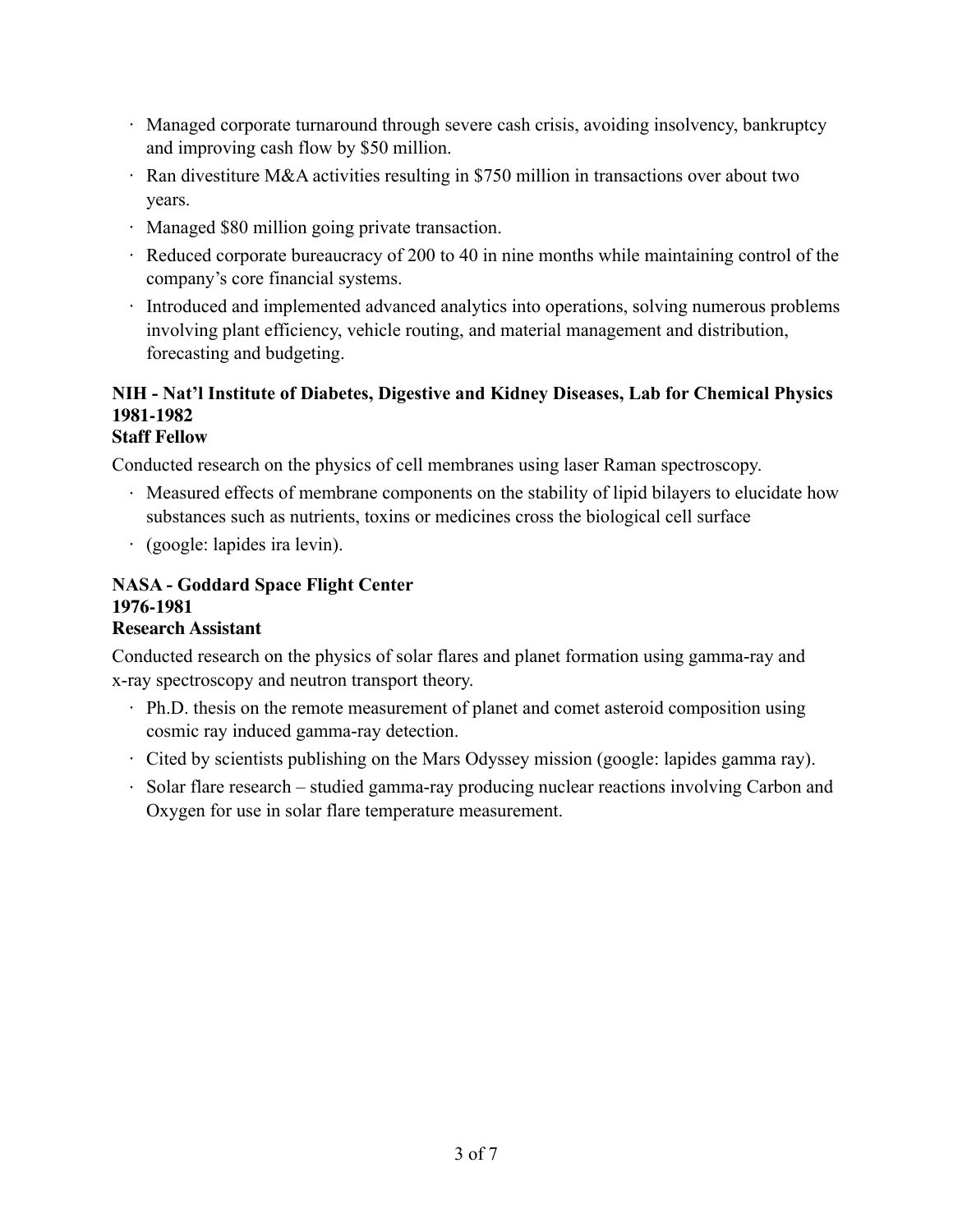## **CONTRACTS (partial list):**

*Note*: In some situations, when the prime contractor did not provide services, I have listed only the source contractor. I generally do not (or am not allowed to) disclose names of private clients.

**Research (self-supported) - (2016 - present)** Used machine learning approaches to characterize the microbiomes of healthy and diseased patients. Have analyzed about 5,000 subjects' microbiomes with a variety of medical conditions. Also analyzed a cohort of 70,000 subjects' medical records to predict hospitalization and other variables.

**Private client (2017-2018)**. Microbiome classification and relationship to Parkinson's and Sickle Cell Disease - Used machine learning approaches to characterize the microbiomes of healthy and diseased patients.

**Network Science Center, United States Military Academy - West Point, (2015 -2016)**. Detecting Dark Networks using Graph Theoretic and Probabilistic Methods. Developed machine learning algorithms for detecting criminal networks in general social networks.

**National Institutes of Health, Office of Behavioral and Social Sciences Research and Science and Technology Policy Institute (2015 - 2017)**, Developed machine learning classification and graph theoretic methods for analysis of scientific documents to predict behavior in the scientific community in order to better allocate funding.

**National Institute of Food and Agriculture - USDA (2013-2014)** Developed classification and graph theoretic methods for analysis of scientific documents to understand the scientific community in order to better allocate funding.

**International Japanese Industrial Firm (2012).** Performed a strategic analysis of the emerging microbiome in vitro testing marketplace.

**International Aerospace Firm (2008).** Identified and evaluated life sciences and quantum dot technology companies for acquisition or other transactions.

**Large government technical consulting firm.** Advised firm on semantics technology and managed collaboration with major computer manufacturer.

**General Services Administration.** In support of GSA's goal of optimizing \$10 billion in federal travel spending, prepared a strategy for creating actionable business intelligence for air, train, hotel and vehicle spending.

**U.S. Citizenship and Immigration Service (2003).** Created an IT roadmap for the agency focused on actionable analytics shortly after the 9/11-related Immigration and Naturalization Service reorganization.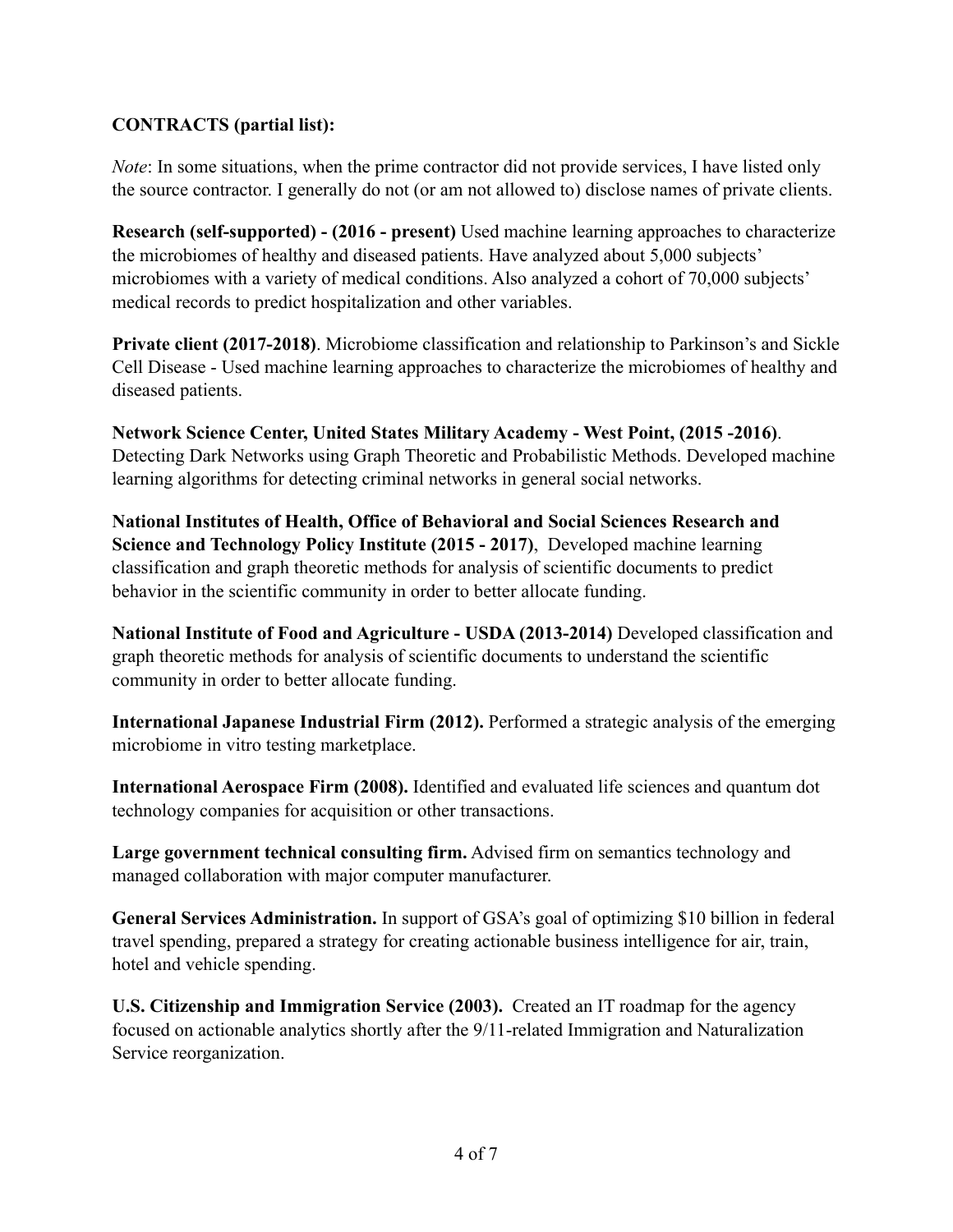**Large home healthcare firm**. Assisted in reorganization of case management processes to optimize response to patients.

## **OTHER ANALYTICAL PROJECTS (partial list):**

**National food service firm.** Solved riddle of collapsing revenue in \$600 million food vending operation. Management thought it resulted from an emerging recession. Proved it resulted from faulty vehicle routing algorithms it had recently implemented.

**National food service firm.** Determined that company's food distribution in \$1 billion food subsidiary was operating inefficiently and below optimum. Implemented new distribution system, providing substantial savings and improvements in customer service.

**National industrial service firm.** Mathematically modeled numerous business processes as part of revamping a \$1.2 billion budget process.

**National industrial service firm.** Developed many valuation models as part of turn-around M&A activities. Used in negotiations of \$175 million credit facility and with buyers of operating assets of the company. Also developed operations models used to improve cash flow by ~\$50 million.

**National industrial service firm.** Constructed employment duration distributions for 20,000 person operation to understand regions where talent/experience drain was affecting operations. Used results to convince operating management how much to allocate to training and development of employees.

**National industrial service firm.** Faced with the need to cut a corporate bureaucracy of 200 to 25% of initial size, the initial options were draconian cuts likely to cause the loss of financial control or gradual cuts contributing to the likelihood of bankruptcy. Realized that the "decision making power" of the staff far exceeded its leadership. Successfully engaged staff in a bargain to achieve and manage their own cuts.

**National industrial service firm.** Constructed building energy consumption distributions to identify optimal energy conservation measures for a 200 building real estate portfolio.

**Large Beverage Manufacturer.** Developed forecasting for \$180 million beverage manufacturer to drive inventories to a minimum and optimize plant operations in a multi-plant multiwarehouse environment. Incorporated complex seasonality behavior and competitive pricing environment that could change inventory requirements on a daily basis.

**Large Beverage Manufacturer.** Using visualizations of production line downtime distributions for 20-mlllion case-per-year operation, identified serious flaw in cost accounting system that was masking a major plant maintenance problem and substantially adding to production cost.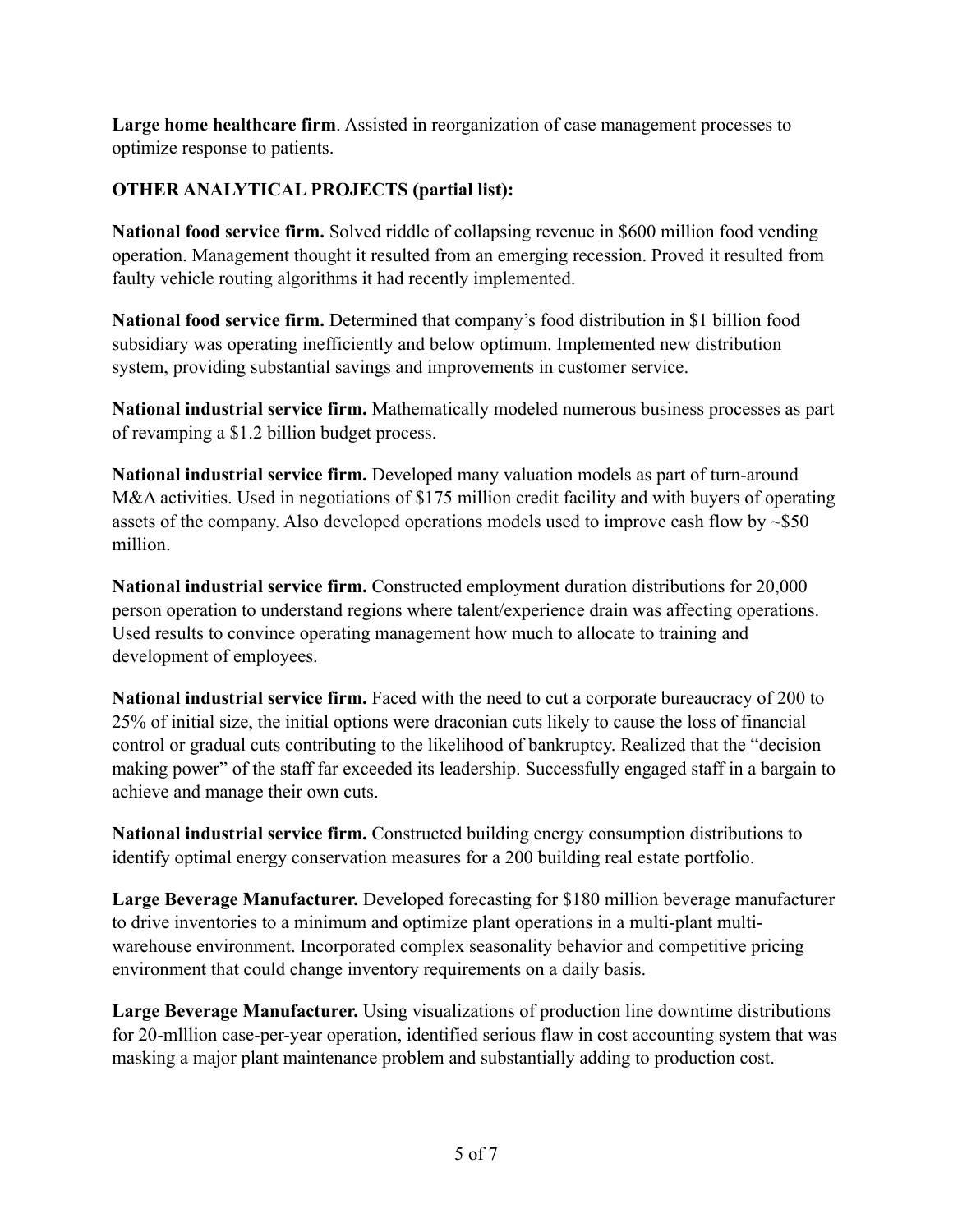## **PUBLICATIONS:**

Woodford, P., Turpin T. M., Rubin, M. W., Lapides, J.R., Price, C. H., (1996) Synthetic aperture microscope: experimental results. Hybrid Image and Signal Processing V, Proc. SPIE, 2751.

Turpin, T. M., Gesell, L. H., Lapides, J.R., Price, C. H. (1995) Theory of the synthetic aperture microscope. Proc. SPIE 2566, Advanced Imaging Technologies and Commercial Applications.

Huang, C. H., Lapides, J.R., Levin, I. W., (1982) Phase-transition behavior of saturated, symmetric chain phospholipid bilayer dispersions determined by Raman spectroscopy: correlation between spectral and thermodynamic parameters. Journal of the American Chemical Society. 104 (22), 5926-5930.

Evans, L. G., Lapides, J.R., Trombka, J. I., Jensen, D. H., (1982) In situ elemental analysis using neutron-capture gamma-ray spectroscopy. Nuclear Instruments and Methods in Physics Research. 193(1–2), 353-357.

Lapides, J. R., (1981) Planetary Gamma-Ray Spectroscopy: The Effects Of Hydrogen And The Macroscopic Thermal-Neutron Absorption Cross-Section On The Gamma-Ray Spectrum. Ph.D.Thesis, University of Maryland, College Park.

Lapides, J.R., Evans L. G., Trombka J. I., (1981) Determination of Elemental Composition in Geochemical Exploration Using a 14-MeV Neutron Generator Ii. Theoretical Aspects. IEEE Transactions on Nuclear Science. 28:2, 1629 - 1631.

Lapides, J. R., Crannel, C. J., Crannel, H., Hornyak, W. F., Seltzer, S. M., Trombka, J. I., Wall, N. S., (1978) Measurements of the 15.1-MeV Gamma-Ray Flux Produced In Carbon and Oxygen (p-p) Reactions. In: "Gamma Ray Spectroscopy In Astrophysics", Cline T. L., Ramaty R. (eds), NASA Technical Memorandum 79619, 502-511.

## **Identify Citations with following searches:**

Google: lapides synthetic aperture microscopy

Google: lapides gamma ray (scientists on the Mars Odyssey mission and gamma-ray astronomy)

Google: lapides ira levin. (biophysics)